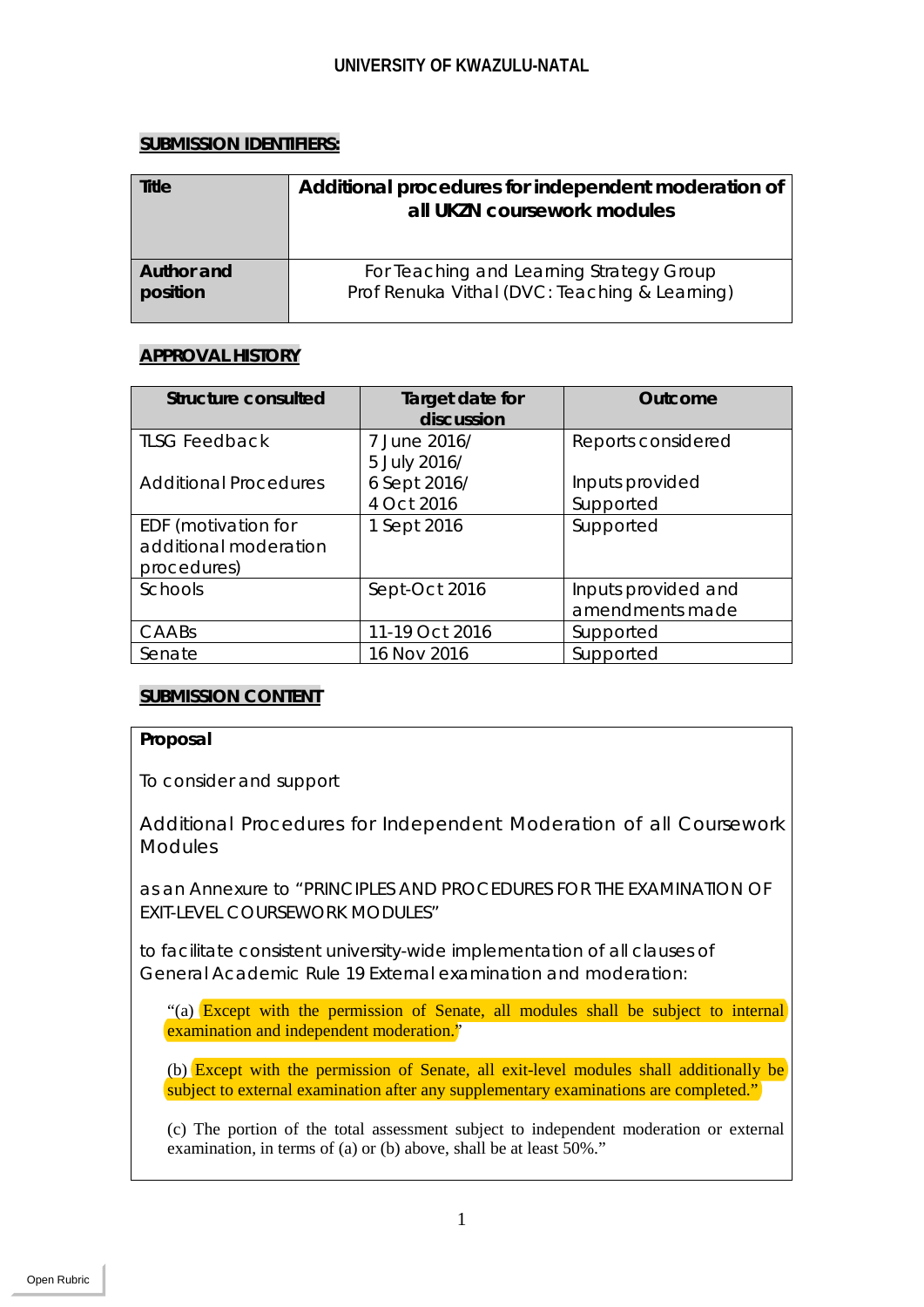# **Motivation**

The implementation of consistent independent moderation procedures as set out in GR19 will assist in assuring quality and consistency in the delivery and outcomes of all modules across the University. This is especially important in the case of common modules taught by multiple staff and common modules taught on multiple campuses. This matter has arisen from a concern forwarded to TLSG from the CAAB of the College of Agriculture Engineering and Science related to different curricula and assessments used in teaching the same module on different campuses with vastly different outcomes in student performance. A preliminary investigation of this issue by College Deans: T&L in their respective Colleges shows this to be a challenge that is more wide spread than was expected.

The document on "PRINCIPLES AND PROCEDURES FOR THE EXAMINATION OF EXIT-LEVEL COURSEWORK MODULES", recently approved by Senate and effective from January 2016, already spells out both independent moderation and external examination principles and procedures. Hence, these additional moderation procedures, clarifies these further and addresses gaps to facilitate and ensure university-wide implementation.

Some Schools and Colleges already engage module moderation practices. Therefore, these additional independent moderation procedures regularises common good practices and contributes to quality assurance and enhancement across the system by ensuring they are applied more consistently.

For example, moderation (and external examination) procedures that all examination papers and assessments should reflect the names and affiliations of examiner(s), moderators and external examiners (where applicable) for each module, which is currently a practice implemented in some schools, is hereby extended across all Schools and Colleges as a quality practice.

These additional independent moderation procedures, which complement those stipulated for external examinations, will contribute to independent moderator reports being produced and reflected upon (in much the same way as external examiners reports for exit-level modules are reviewed) and ensure standards are maintained in a cycle of continuous improvement.

#### **Financial implications** N/A

## **Attachment**

- 1. Annexure to "PRINCIPLES AND PROCEDURES FOR THE EXAMINATION OF EXIT-LEVEL COURSEWORK MODULES": Additional Procedures for Independent Moderation of all Coursework Modules"
- 2. PRINCIPLES AND PROCEDURES FOR THE EXAMINATION OF EXIT-LEVEL COURSEWORK MODULES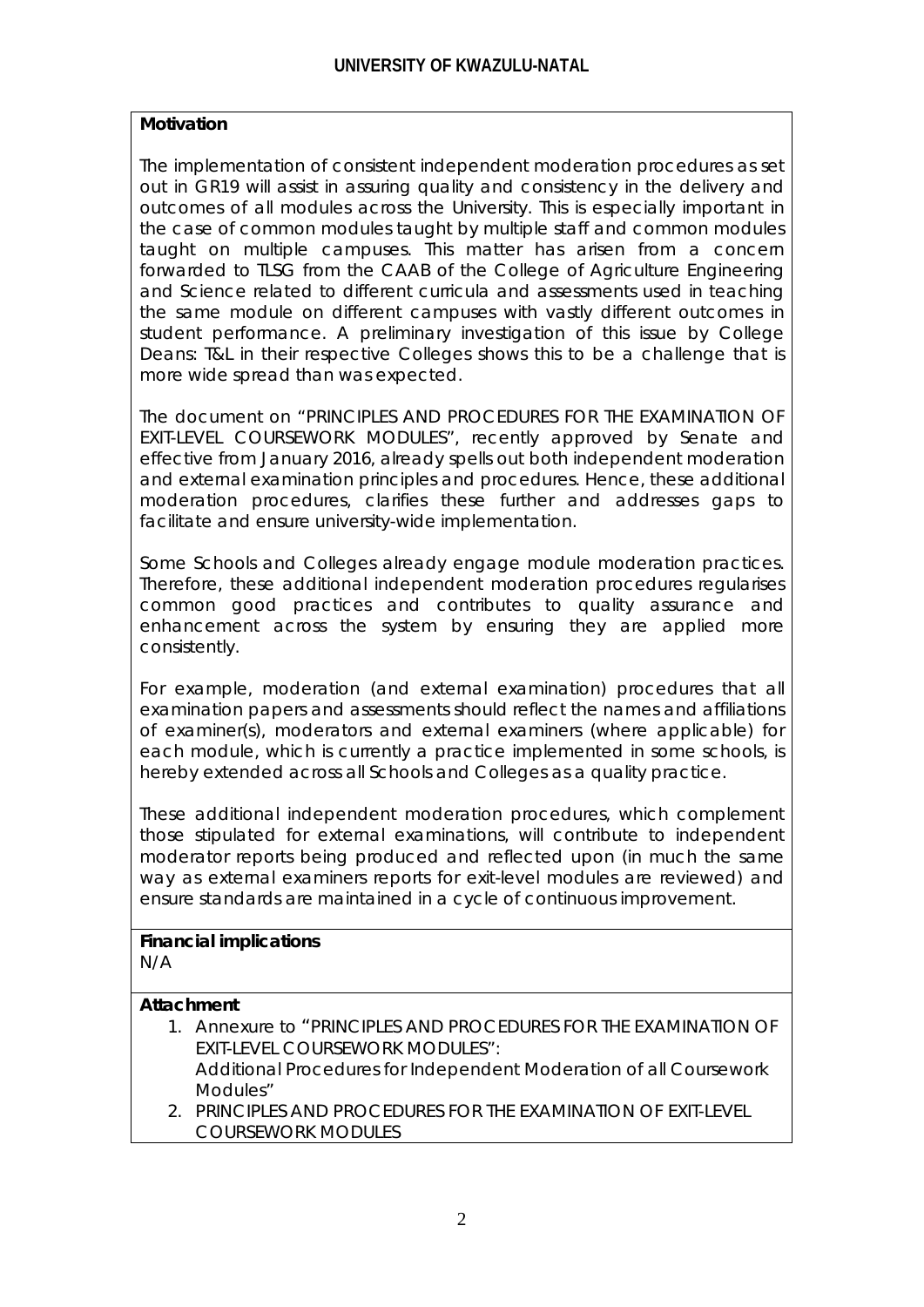### **Attachment 1**

# **Annexure to PRINCIPLES AND PROCEDURES FOR THE EXAMINATION OF EXIT-LEVEL COURSEWORK MODULES Additional Procedures for Independent Moderation of all Coursework Modules**

Purpose: To ensure implementation of all clauses of Academic General Rule 19 External examination and moderation:

"(a) Except with the permission of Senate, all modules shall be subject to internal examination and independent moderation."

(b) Except with the permission of Senate, all exit-level modules shall additionally be subject to external examination after any supplementary examinations are completed."

(c) The portion of the total assessment subject to independent moderation or external examination, in terms of (a) or (b) above, shall be at least 50%."

- 1. All modules shall be subject to internal moderation after the final examination, and after the supplementary examination; and shall be completed before external examination of all exit-level modules.
- 2. An efficient administration system for independent moderation of all modules shall be operational in all Schools to ensure independent moderation procedures are timeously and efficiently followed.
- 3. One independent moderator shall be formally appointed for each single module to assure quality, standards and consistency, (irrespective of the module being offered on different campuses, by different academics or different schools).
- 4. Independent moderators shall serve for a period of three years to ensure some continuity, but also to allow for diversity of input and for fair and equitable opportunity to serve as moderator by all academics.
- 5. The internal examiner or the co-ordinating examiner shall recommend independent moderators for approval to the respective Academic Leaders and shall do so before the module is taught.
- 6. The names of approved internal examiners, independent moderators and external examiners (where applicable) shall appear on all module-related examinations, assessments and materials such as module outlines.
- 7. Independent moderation procedures shall follow the procedures stipulated for external examination.
- 8. Implementation responsibilities for independent moderation and moderators, including reporting responsibilities, shall follow those stipulated for external examination and examiners at Discipline/Programme, School, and College levels.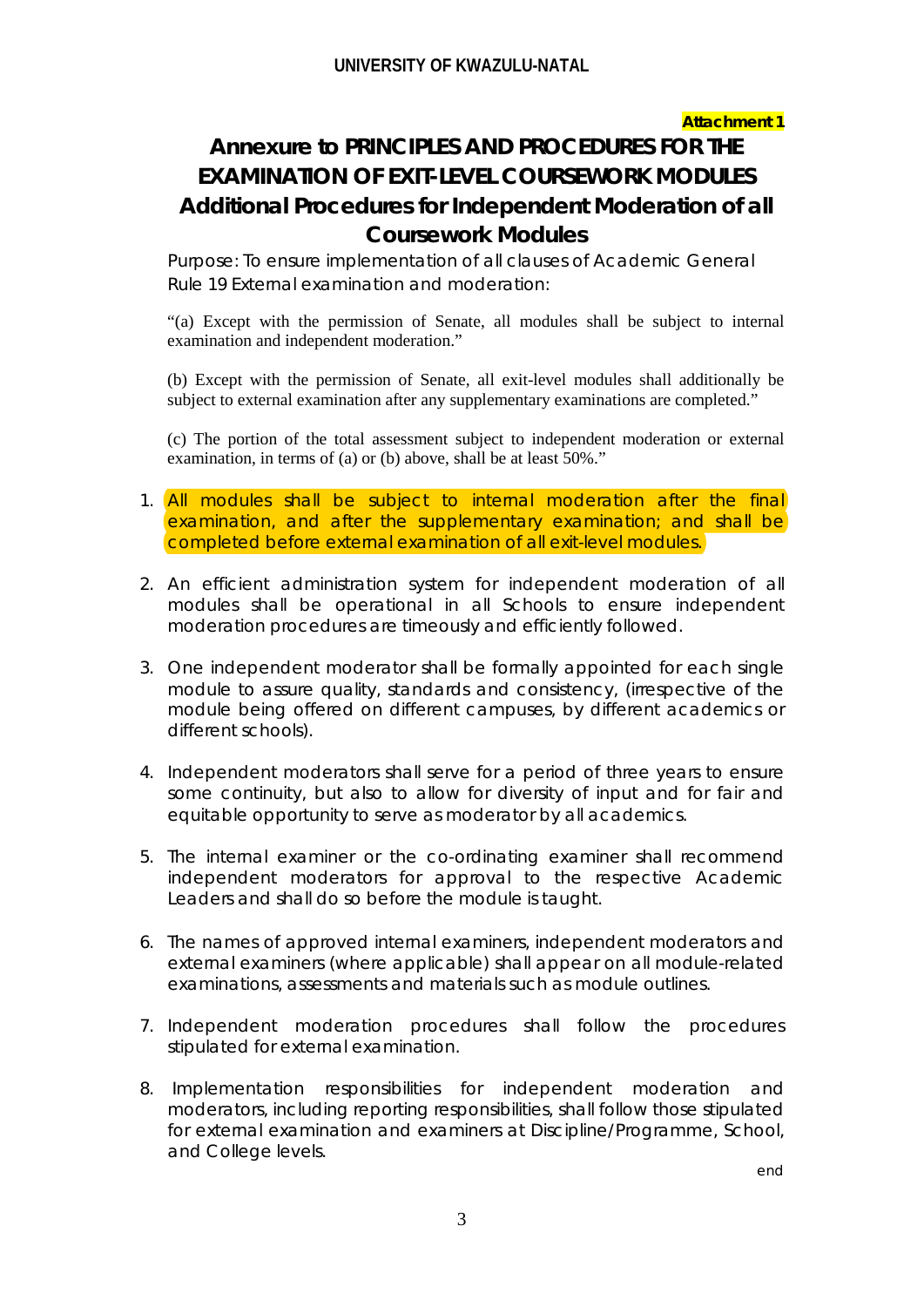

# **PRINCIPLES AND PROCEDURES FOR THE EXAMINATION OF EXIT-LEVEL COURSEWORK MODULES**

| Name:                       | Principles and Procedures for the Examination of Exit- |       |  |
|-----------------------------|--------------------------------------------------------|-------|--|
|                             | <b>Level Coursework Modules</b>                        |       |  |
| <b>Reference Number:</b>    |                                                        |       |  |
| (supplied by the            |                                                        |       |  |
| Office of the Registrar)    |                                                        |       |  |
| <b>Originator/Author:</b>   | Prof R Vithal (DVC: Teaching and Learning)             |       |  |
| (name and position)         | Prof S Essack (Dean: Teaching & Learning, College of   |       |  |
|                             | <b>Health Sciences)</b>                                |       |  |
| <b>Custodians:</b>          | College Deans (Teaching and Learning)                  |       |  |
| (position/office)           | College Deans (Research)                               |       |  |
| Approved by:                | Structure: Senate                                      | Date: |  |
| <b>Effective date:</b>      | 2016                                                   |       |  |
| Amended:                    | N/A                                                    |       |  |
| <b>Amendment Effective:</b> | N/A                                                    |       |  |
| <b>Review date:</b>         | 2020                                                   |       |  |
| Implementation              | <b>School Teaching and Learning Committees;</b>        |       |  |
| responsibility:             | School Research & Higher Degrees Committees;           |       |  |
|                             | <b>School Boards</b>                                   |       |  |
| Implementation              | Structure:                                             | Date: |  |
| procedures approved         |                                                        |       |  |
| by:                         | Senate                                                 |       |  |
| Monitored by:               | College Academic Affairs Boards                        |       |  |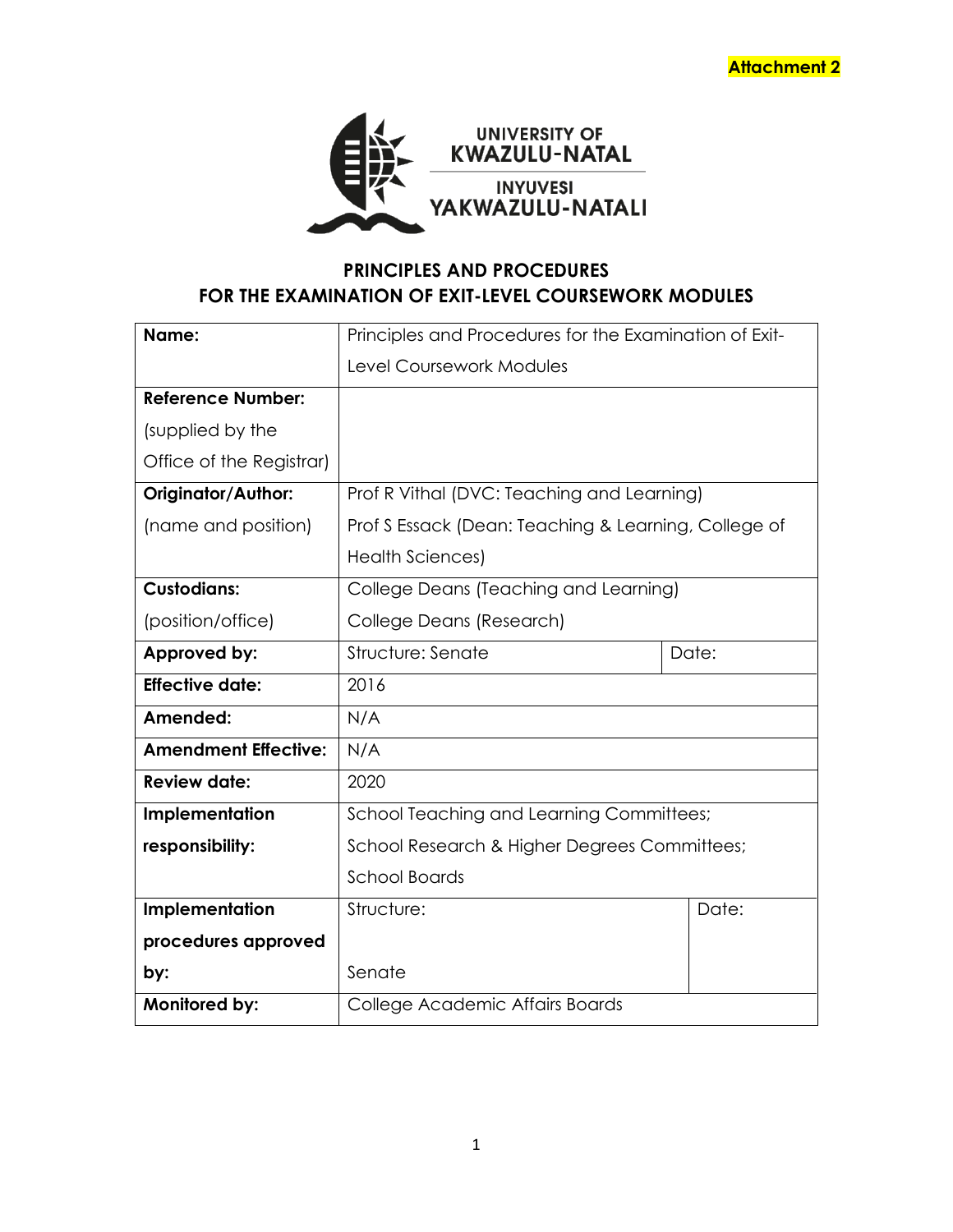# **PRINCIPLES AND PROCEDURES FOR THE EXAMINATION OF EXIT-LEVEL COURSEWORK MODULES**

| <b>Contents</b> |                                    | Page      |
|-----------------|------------------------------------|-----------|
|                 | 1. Purpose                         | 3         |
|                 | 2. Introduction and Background     | 3         |
|                 | 3. Definitions                     | 4         |
|                 | 4. Scope                           | 5         |
|                 | 5. Principles                      | $\pmb{6}$ |
|                 | 6. Procedures                      | 7         |
|                 | 7. Implementation Responsibilities | 9         |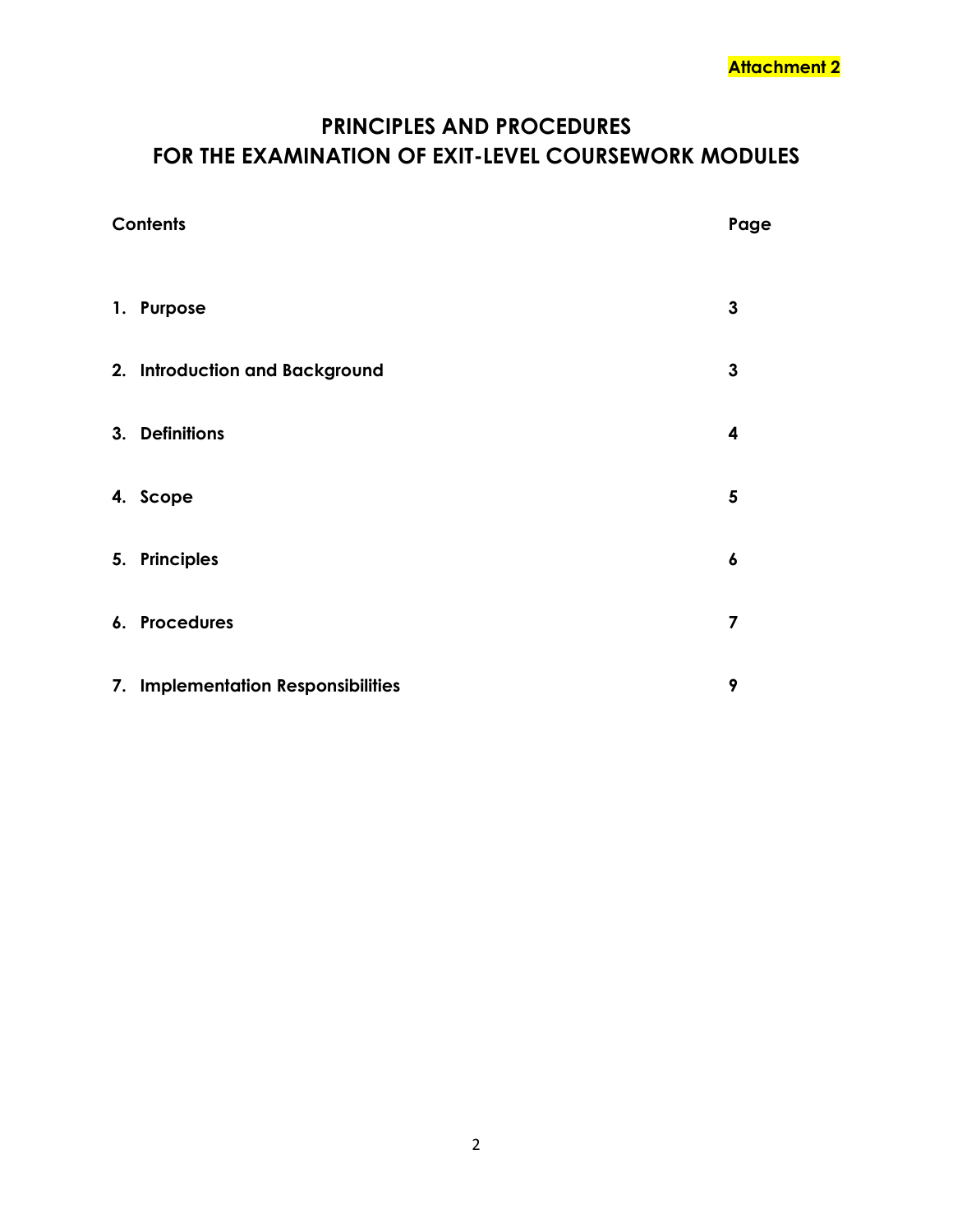# **PRINCIPLES AND PROCEDURES FOR THE EXAMINATION OF EXIT-LEVEL COURSEWORK MODULES**

## **1. Purpose**

The Principles and Procedures for the Examination of Exit-Level Modules assures the quality of assessment practices through the moderation and examination of undergraduate and postgraduate exit-level coursework modules by independent peer academics who are external to the University. Through external examinations, the examination itself, related procedures and their outcomes are benchmarked externally, to promote assessment best practices and innovations.

## **2. Introduction and Background**

The need for principles and procedures for the external examination of exit-level modules was identified following a review of examiners' reports received by Schools. The report, which analysed examiners reports from all Schools, was tabled at Senate in November 2014 and contained a recommendation that such a document be developed. This was approved by Senate (12 November 2014).

These Principles and Procedures for the Examination of Exit-Level Modules give effect to the Policy for Assessment in assuring the quality of assessment practices at the University by:

- the external examination of all exit-level coursework modules to maintain nationally and internationally benchmarked standards of UKZN programmes qualifications, and,
- ensuring that Schools and Colleges consistently implement the principles and Procedures across all taught undergraduate and postgraduate exit-level modules to continuously enhance quality teaching and learning.

It should also be noted that the external examination processes of modules were amended when a new sessional dates structure was introduced in 2009. These were also reviewed by Quality Promotions and Assurance in 2010 (see the report "*Evaluation*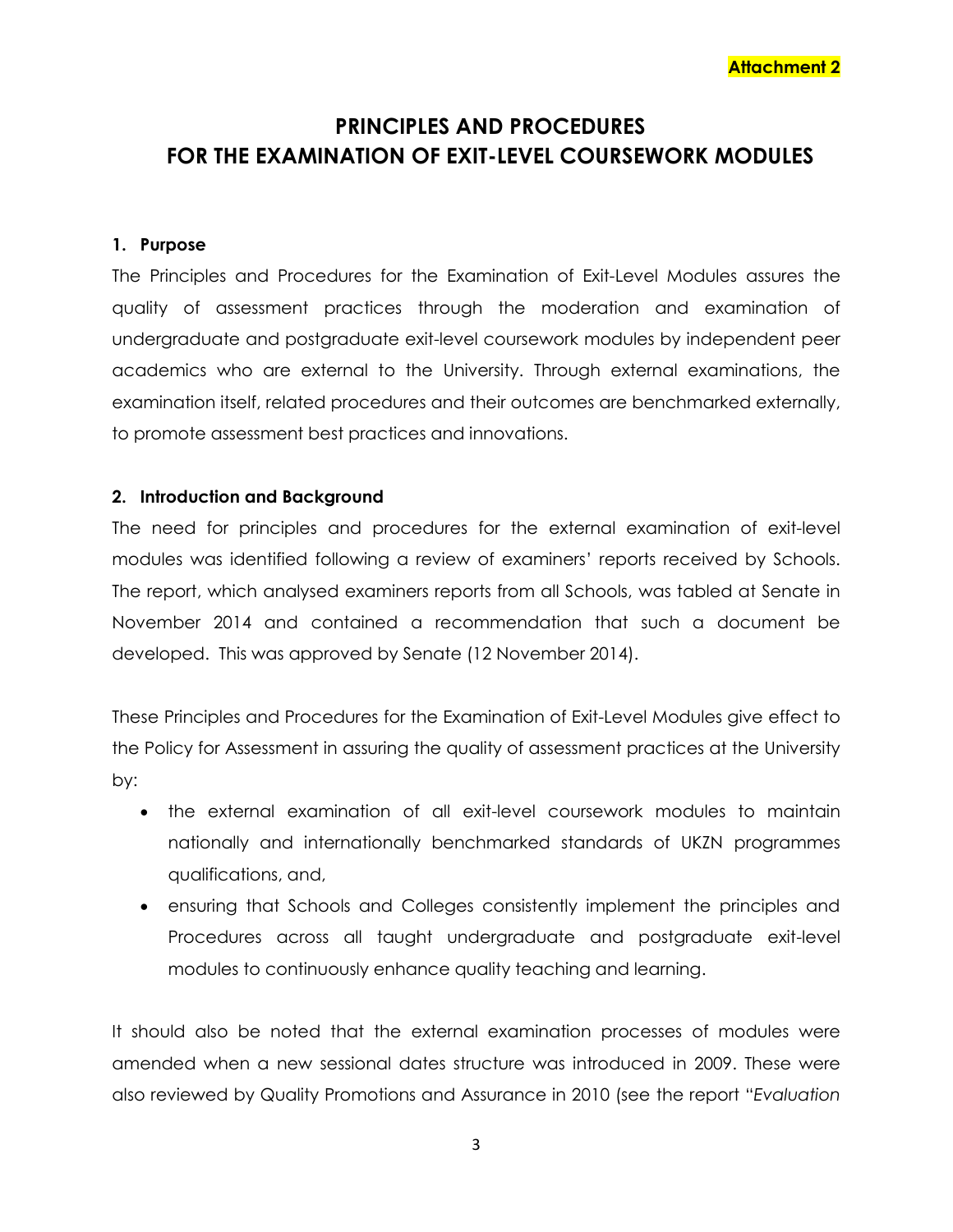*of the new sessional dates structure at UKZN*", Senate 3 November 2010). The main change was that the supplementary examinations were brought forward closer to the main examinations and served as a rewrite examination. This led to exit-level modules being both internally moderated by an independent internal moderator after the main exam and externally examined only after the supplementary examinations to assure overall quality of the assessments.

## **3. Definitions**

**3.1 Assessment:** The evaluation and grading of work, supervised or unsupervised, carried out by a student in satisfying the requirements of a module (General Academic Rules: Definitions of Terms).

**3.2 Coursework modules** refer to the taught components of all coursework degrees specified in the curriculum and do not include the dissertation or project modules (General Academic Rules: Definitions of Terms).

**3.3 Examination** means a formal assessment, conducted within an officially designated examination session, usually invigilated, and bound by time constraints (General Academic Rules: Definitions of Terms).

**3.4 Exit-level module** means a module at the highest level required by the Higher Education Qualifications Sub-Framework (HEQSF) for a qualification (General Academic Rules: Definitions of Terms).

**3.5 External examination** means examination by a person, external to the university, who has not been involved with teaching including supervision at the University during the previous three (3) years (General Academic Rules: Definitions of Terms). The **external examiner** is an independent academic in the same/cognate discipline that has the relevant expert knowledge or specialization in the module content and pedagogy, to independently assure the quality of assessments as aligned to the module outcomes, exit level programme outcomes and assessment criteria and methods. S/he is formally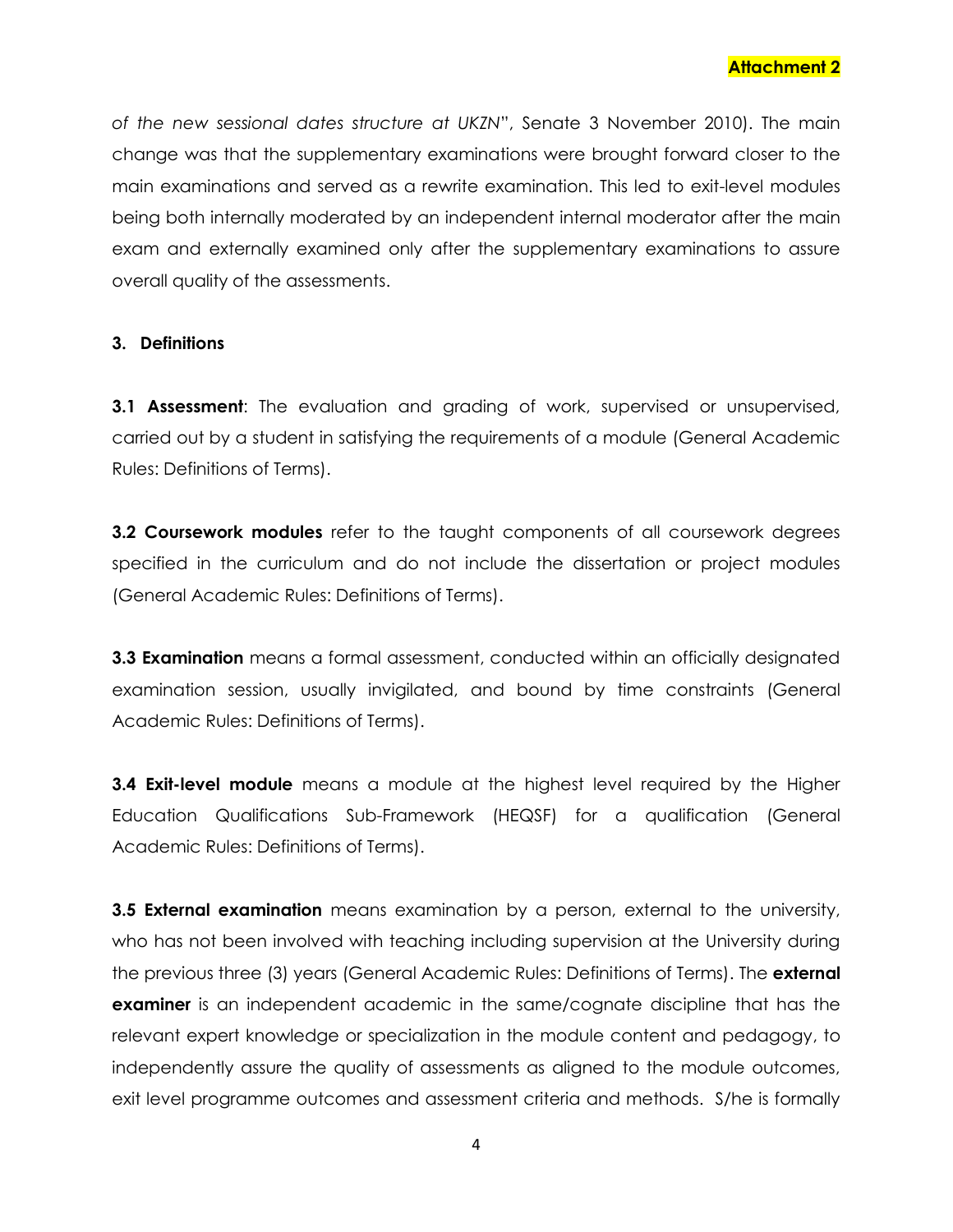**Attachment 2**

appointed as the external examiner, and is external to the University either at a national or international level.

**3.6 Internal examination** means examination by a person or persons involved with the teaching of the relevant module in that semester or, in the case of postgraduate qualifications, is a member of the University academic staff including persons who hold honorary appointments in the University other than the supervisor(s) (General Academic Rules: Definitions of Terms). The **internal examiner** is the academic responsible for teaching on and undertaking the formative and continuous/summative assessments for the module allocated to him/her according to the Teaching Workload Framework. A module may have more than one teacher and hence examiner.

**3.7 Independent moderation** means examination by a person, internal or external to the university, who has not been involved with the teaching of the relevant module in that semester (General Academic Rules: Definitions of Terms). **Moderator** is an independent academic in the same/cognate discipline that has the relevant expert knowledge or specialization in the module content and pedagogy to independently assure the quality of assessments as aligned to the module outcomes, exit level programme outcomes and assessment criteria and methods. S/he is formally appointed as the moderator, has not been involved in teaching on the module and is usually internal to the University.

#### **4. Scope**

The Principles and Procedures for the Examination of Exit-Level Modules are applicable to all taught exit-level coursework undergraduate and postgraduate modules, i.e. all final year undergraduate modules and all taught Postgraduate Diploma, Honours and Masters modules taken at the highest level required by the programme (see Definitions).

These principles and procedures for the examination of exit-level coursework modules should be read and applied in conjunction with the Policy on Teaching & Learning, the Policy on Assessment and General Academic Rule 19 "External Examination and

5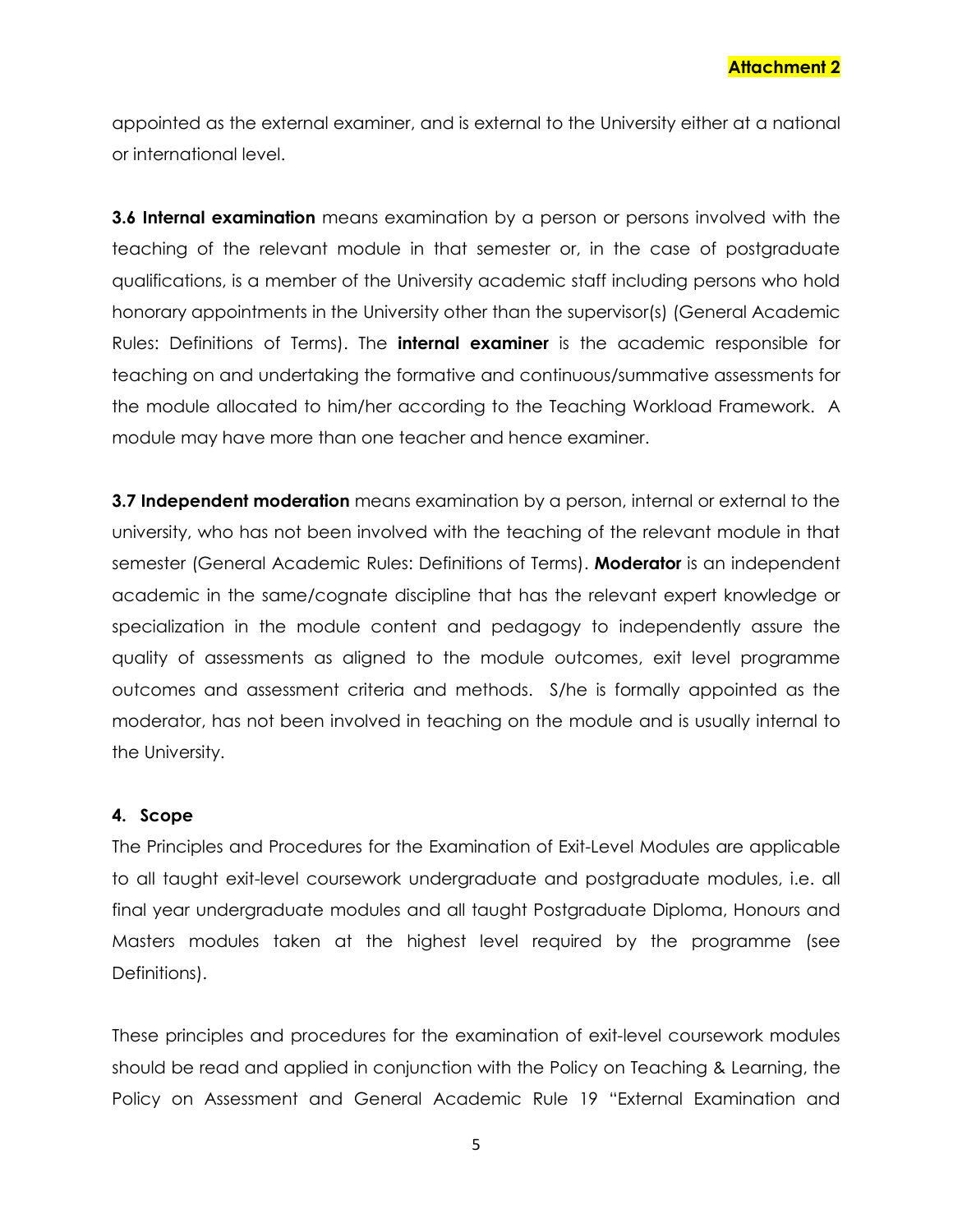Moderation". In addition the Quality Promotions and Assurance report on the "*Evaluation of the new sessional dates structure at UKZN*" together with its appendices on the examination and moderation processes, which was supported by Senate on 3 November 2010, have been integrated into these principles and procedures.

The research project or dissertation component of qualifications is subject to the principles and procedures for examination of dissertations and theses as articulated by the relevant postgraduate and research policies.

#### **5. Principles**

- 5.1 All exit-level undergraduate and postgraduate coursework modules (as defined in the General Academic Rules) shall be internally moderated and externally examined (GR 19b).
- 5.2 For all exit-level modules at least 50% of the total module assessment shall be externally examined or independently moderated (GR 19c).
- 5.3 The independent moderation/external examination has two distinct aspects: the moderation of the examination paper/assessment task in relation to the module content learning outcomes and assessment criteria prior to these being finalized; and after the exam to assess whether marking has been fair, accurate, consistent and whether the module learning outcomes are demonstrated.
- 5.4 External examiners with necessary and sufficient independence and academic standing shall be appointed upon meeting the following eligibility criteria. External examiners:
	- 5.4.1 are academic peers who hold a qualification at least one level above the level of module being examined ;
	- 5.4.2 are normally members of national or international higher education institutions or equivalent;
	- 5.4.3 have expert knowledge and/or specialization in the same or cognate discipline;
	- 5.4.4 have not been involved in teaching or supervising at the University in the preceding 3 years (see Definitions).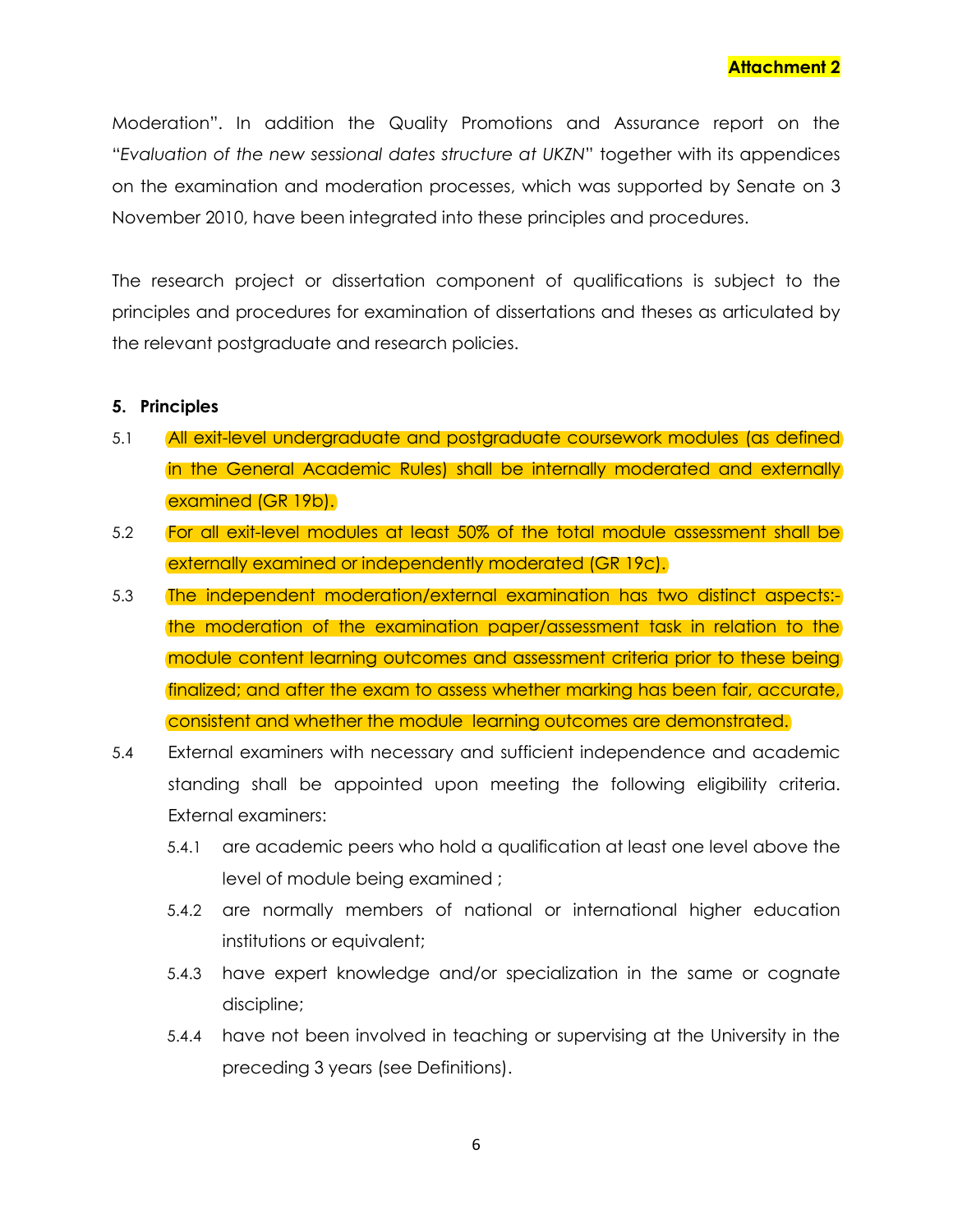- 5.5 External examiners shall be appointed for a maximum period of three years to ensure some continuity, but also to allow for diversity of input through the appointment of external examiners from different institutions.
- 5.6 Equity criteria shall be considered for all appointments of external examiners.
- 5.7 An efficient administration system for external examinations shall be operational in all Schools to ensure all external examination procedures are timeously and efficiently followed.
- 5.8 External examiners shall receive and examine all relevant documentation related to the examination, student scripts, results and module information in order to provide a holistic report once after the supplementary examinations.
- 5.9 External examiners' and moderators' reports shall be reviewed by line managers immediately after each examination is completed; and cumulatively reviewed at least biannually by the School Board. Appropriate intervention/action shall be taken where indicated by external examiners to improve teaching, learning and assessment of the module/programme.
- 5.10 External examinations shall ensure validity of examinations by confirming that an assessment assesses what it claims to assess.
- 5.11 There shall be good inter-examiner reliability between the internal examiner, moderator and external examiner (i.e. the same results when marking the same work on different occasions).
- 5.12 Transparency in assessment results produced shall be promoted by the internal examiner, moderator and external examiners' reports being openly and robustly discussed at School Examination Board meetings and other appropriate School and College structures.

## **6. Procedures**

6.1 All exit level modules must have a formally appointed internal examiner, internal moderator and external examiner<sup>1</sup>.

l <sup>1</sup> For clinical examinations in the Health Sciences, there must be an internal examiner, an academic/clinician involved with student supervision a moderator and an external examiner.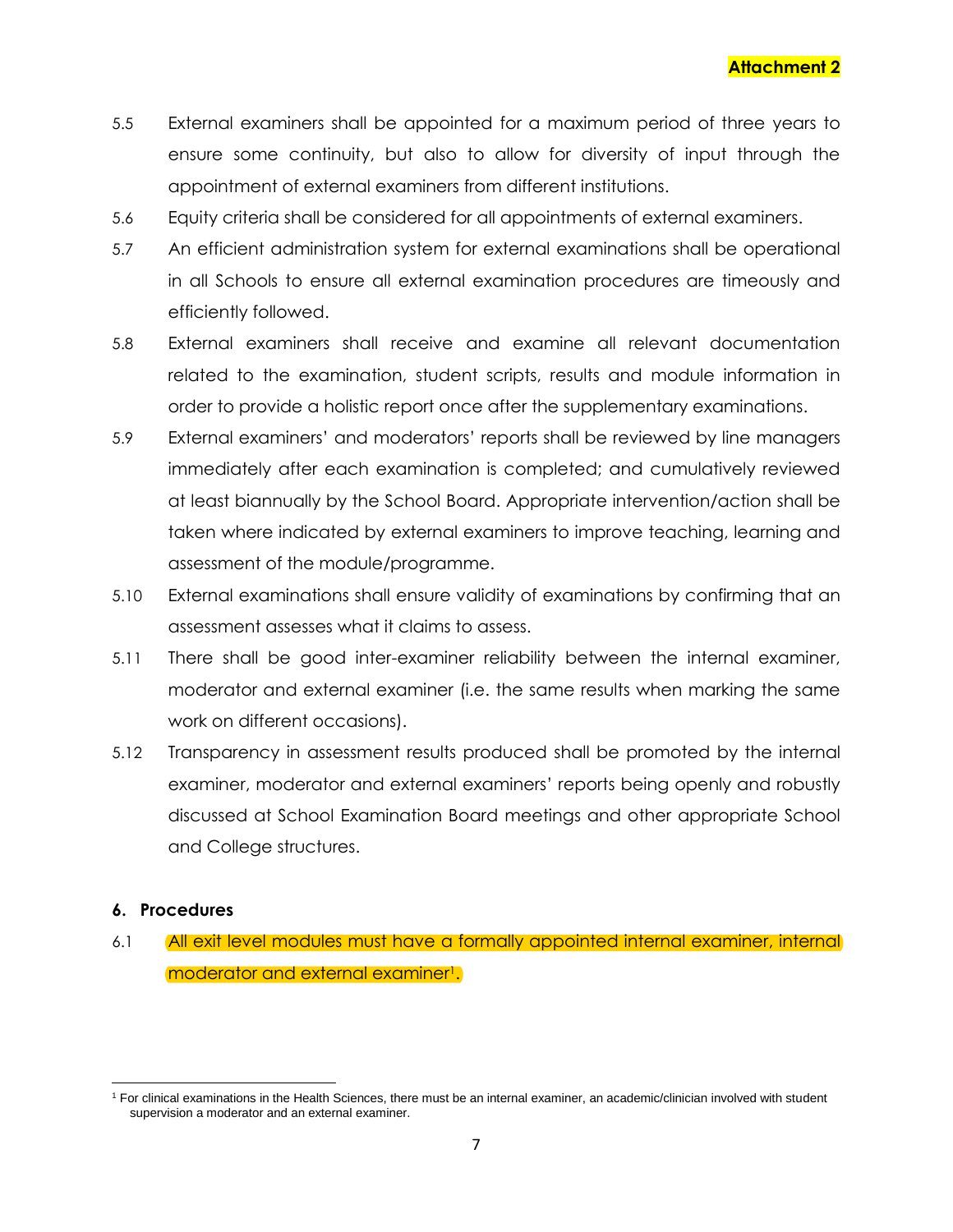- 6.2 External examinations must be pre-determined, planned and communicated at the beginning of the module; and examiners must be appointed before the module is offered.
- 6.3 Moderators and external examiners must be provided with the examination papers/assessment tasks, marking memoranda/model answers, and mark sheets together with the module outline/guideline/template, including learning outcomes and assessment criteria and any course pack/materials (as appropriate). External examiners must receive documentation for both the main and supplementary examination.
- 6.4 Moderators and external examiners must in respect of the examination paper /assessment tasks (including portfolios):
	- 6.4.1 be satisfied that the examination questions paper(s)/assessment tasks as a whole are reflective of the summative evaluation as stipulated in the module / programme outcomes and that it constitutes a representative assessment of the field covered by the module or the content which has been agreed to for purposes of the examination; and must recommend changes/adjustments where necessary;
	- 6.4.2 assess the standard of examination papers/questions/assessment tasks and confirm that the time and mark allocations are appropriate; and
	- 6.4.3 return the examined question paper(s)/assessment tasks, signed and marked "Private and Confidential".
- 6.5 Moderators and external examiners must in respect of the student scripts:
	- 6.5.1 moderate/examine all scripts if less than 20; for 21-200 scripts, moderate/examine at least 15 scripts, or 15% of scripts (whichever is greater), and moderate/examine 10% of scripts for numbers exceeding 200;
	- 6.5.2 moderate/examine a representative sample (across the range of marks), including borderline, highest and lowest marks;
	- 6.5.3 be satisfied with regard to the fairness, accuracy and consistency of the marking by the internal examiner(s) (and by moderators in the case of external examiners);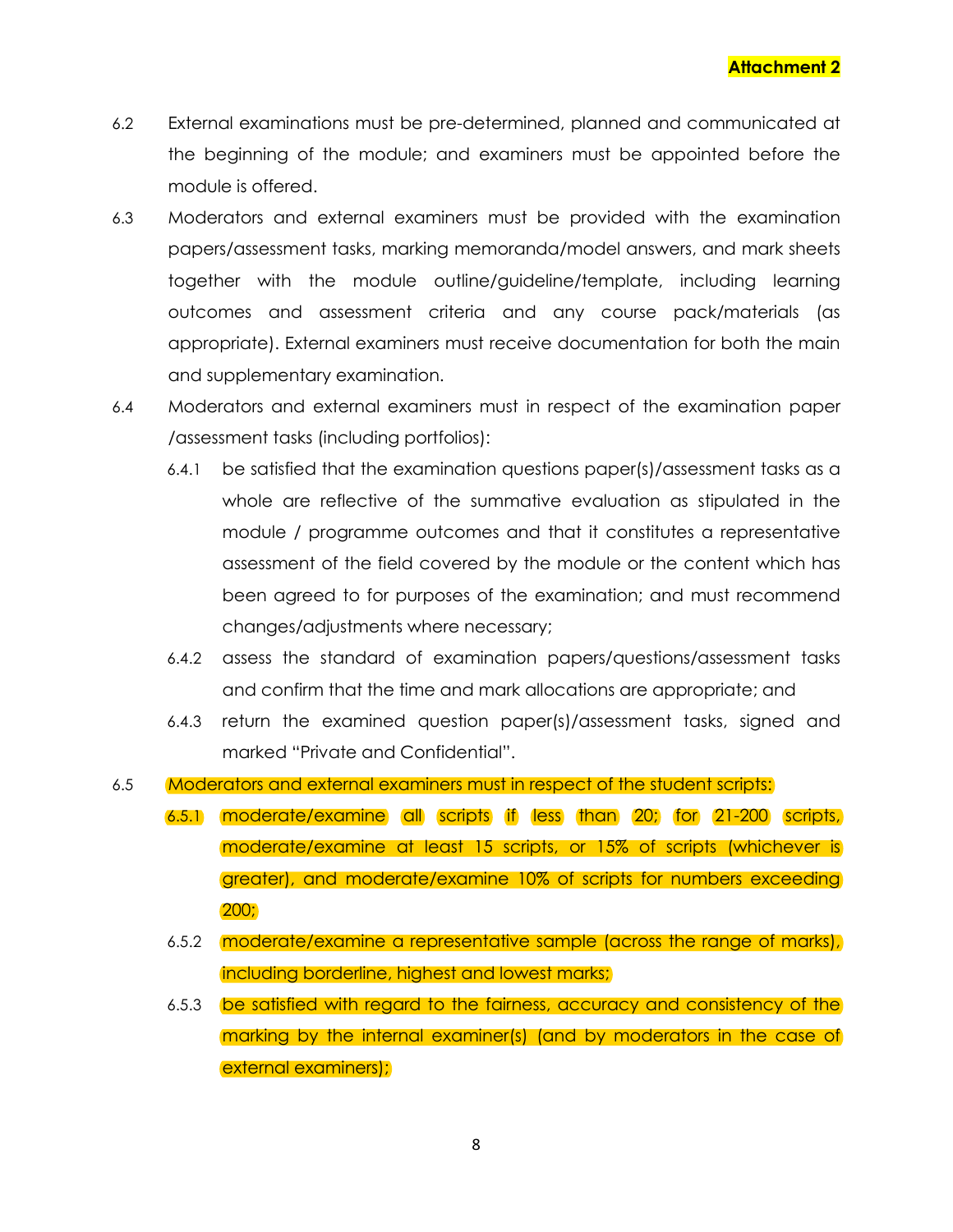- 6.5.4 confirm whether the marks awarded are a fair reflection of the students' performance;
- 6.5.5 critically review those cases specifically requested by the internal examiner(s), and submit a report on student scripts and marks found to be of concern, as appropriate;
- 6.5.6 return the externally examined scripts, marks sheet(s) completed and signed, together with the confidential report, within seven working days of having received the scripts; and
- 6.5.7 report any anticipated delay in examining scripts, through illness or other causes, to the internal examiner /Academic Leader as soon as possible.
- 6.6 Moderators and external examiners must submit a confidential report in the format (as per each College approved template) required by the University; to specifically comment on cases where there are differences of more than 10% between the total marks awarded by the examiners in each paper; and report on any other matter that s/he may wish to draw to the attention of the University in relation to the quality of the examinations, or the module generally.
- 6.7 External examiners must submit a claim for the honorarium and expenses incurred, on the prescribed claim form to the Manager: School Operations.

## **7. Implementation Responsibilities**

## **7.1 Discipline/Programme Level**

 $\overline{\phantom{a}}$ 

- 7.1.1 The internal examiner or the coordinating examiner<sup>2</sup> must recommend external examiners of exit-level modules and at least one alternate together with their CVs and acceptance notes to serve in this capacity to the respective Academic Leader before the module is taught.
- 7.1.2 Academic Leaders Research approve Masters Coursework Exit-level modules; and Academic Leaders Teaching and Learning approve all other exit-level modules.

<sup>&</sup>lt;sup>2</sup> Where a module is taught by more than one academic, the academic who has undertaken most of the teaching of the module or the one appointed as the coordinating examiner by the Academic Leader will be responsible for all processes related to internal examination.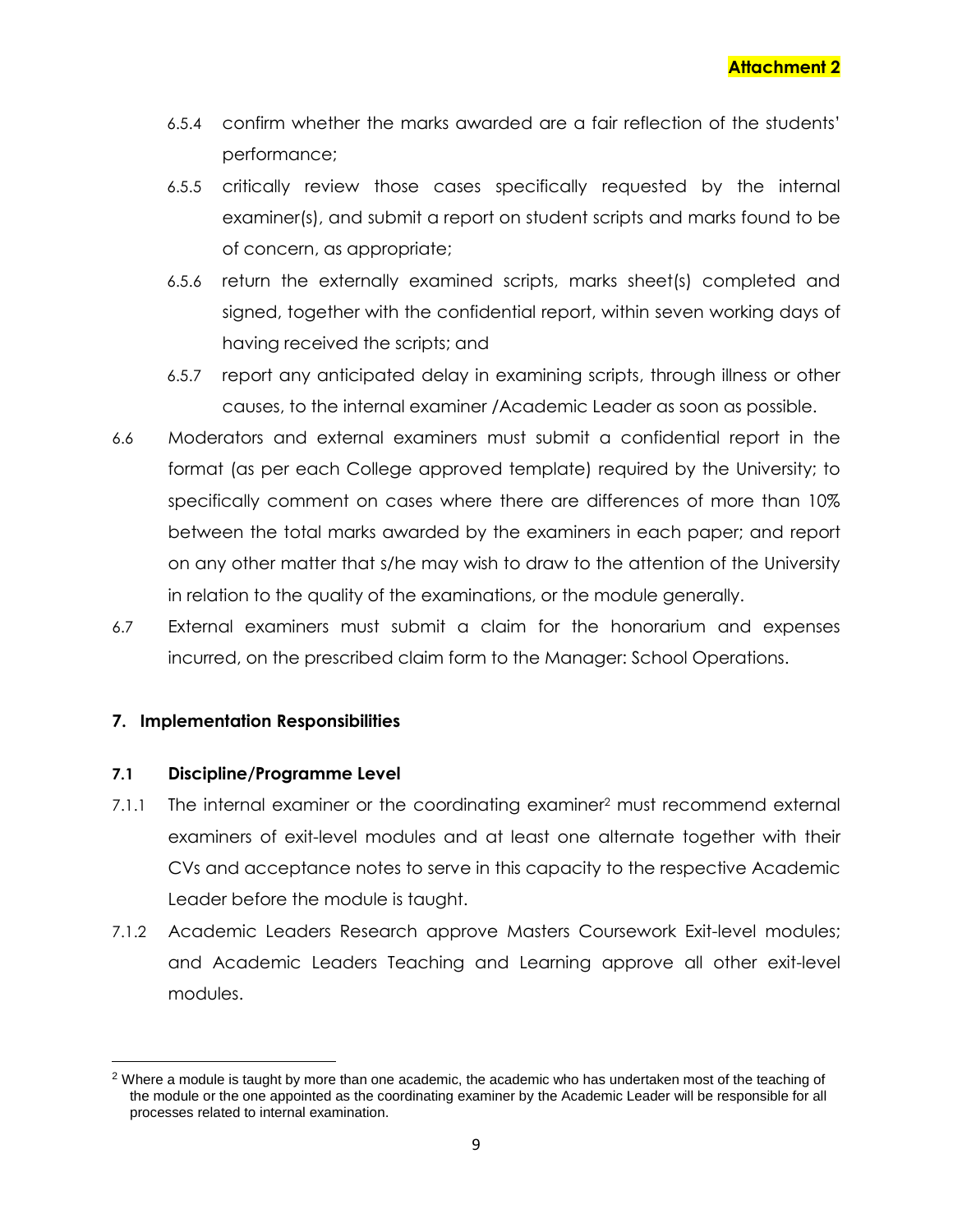- 7.1.3 The Academic Leader who approves the external examiners recommended by the internal examiner, tables the list of approved examiners at the respective School Teaching and Learning/Research and Higher Degrees Committee for noting.
- 7.1.4 Once appointed, the internal examiner (or coordinating examiner) must:
	- 7.1.4.1 compile a folder with the examination question paper(s) /assessment tasks, the marking memorandum/model answer of both the main and supplementary exam together with the module outline/guideline/template, learning outcome, assessment criteria and any course pack/materials (as appropriate) and forward to the moderator and external examiner(s) timeously in order to meet University deadlines for submission of examination papers;
		- 7.1.4.2 ensure the scripts are marked within the prescribed time period; prepare and retain copies of mark sheets for the Discipline having verified accuracy of mark capture before moderation; and, after internal moderation of the main exam, ensure moderated marks are accurately captured on SMS before the module is closed;
		- 7.1.4.3 send or arrange to send, within seven working (7) days of the writing of the supplementary examinations, the marked scripts of both the main and supplementary exams to the external examiner together with all relevant documentation;
		- 7.1.4.4 receive all externally examined examination scripts, results, reports and documentation from external examiners and moderators;
		- 7.1.4.5 consider, incorporate and/or discuss all recommendations/adjustments proposed by the external examiner, with the line manager.

#### **7.2 School Level**

- 7.2.1 The School Teaching and Learning/Research and Higher Degrees Committee notes all external examiners' appointments and reports to ensure adherence to policy, principles and procedures;
- 7.2.2 Once approved and noted, the School is responsible for all logistics of sending documents to and receiving documents from the external examiner;